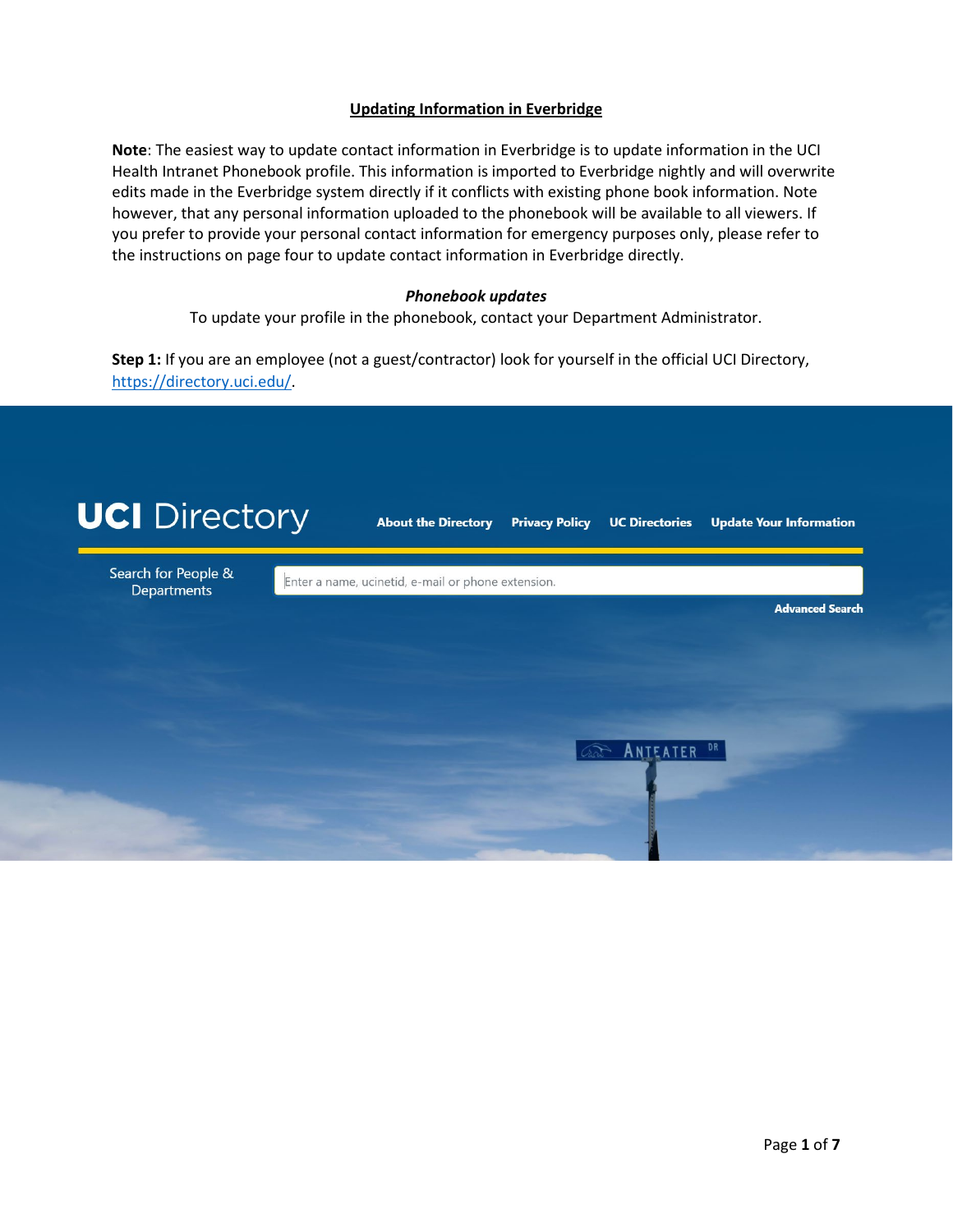## **Step 2:** Once you have found yourself in the phonebook, there is a link at the bottom of the results page that says "add to your address book."

# Nathaniel Alexander Tabita

ntabita@uci.edu (714) 326-7254

Manager, Environment of Care & Emergency Management Emergency Disaster Management

| UCInetID                                            | ntabita                                                |  |  |  |
|-----------------------------------------------------|--------------------------------------------------------|--|--|--|
| Name                                                | Nathaniel Alexander Tabita                             |  |  |  |
| Nickname                                            | Nathan                                                 |  |  |  |
| Title                                               | Manager, Environment of Care & Emergency<br>Management |  |  |  |
| Department                                          | Emergency Disaster Management                          |  |  |  |
| Address                                             | Building 27 - Route 129                                |  |  |  |
| Email                                               | ntabita@uci.edu<br>[Show Delivery Point]               |  |  |  |
| Phone                                               | (714) 326-7254                                         |  |  |  |
| vCard                                               | Add to your Address Book                               |  |  |  |
| Click here for a simple text version of this record |                                                        |  |  |  |
|                                                     |                                                        |  |  |  |
|                                                     |                                                        |  |  |  |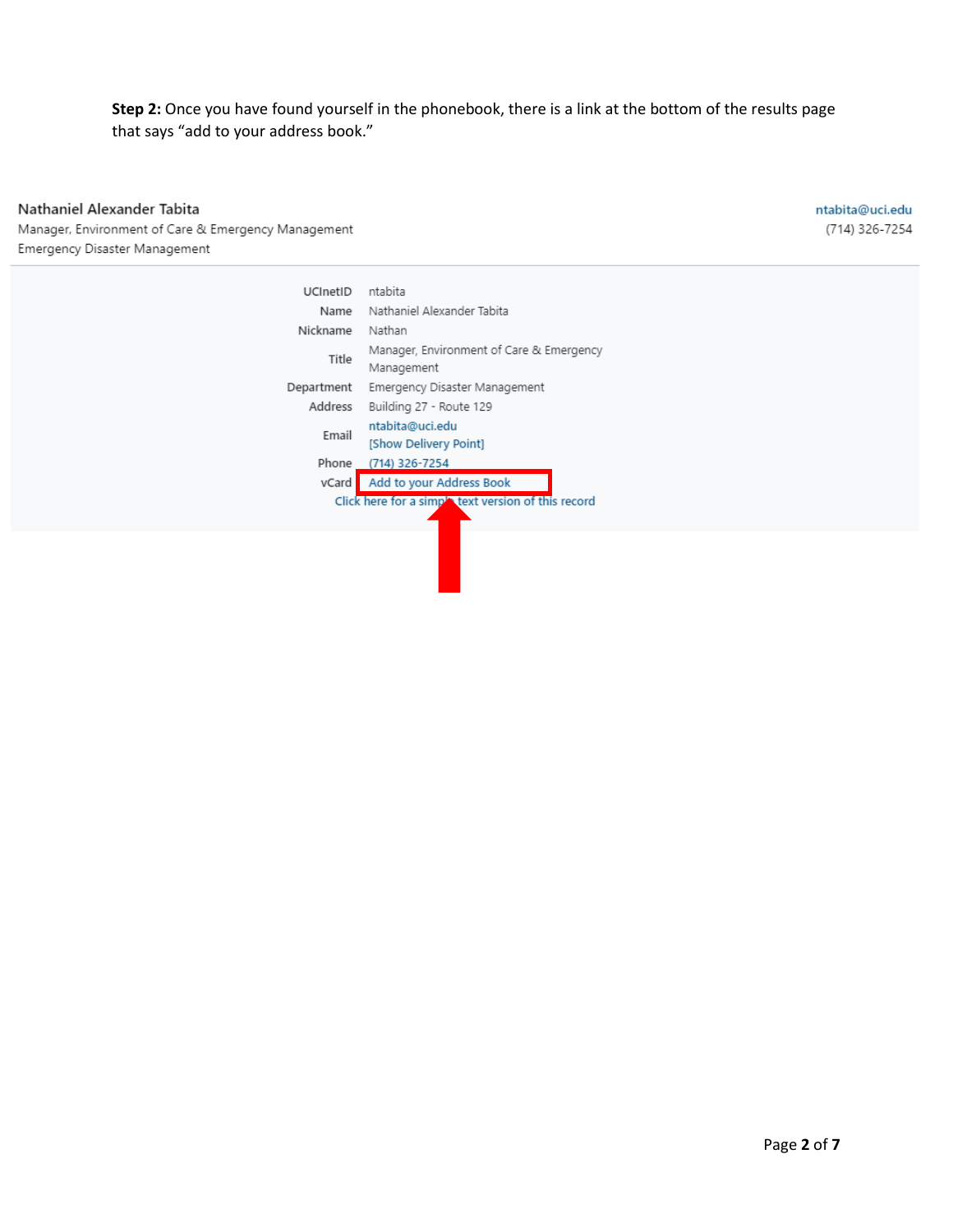**Step 3:** Another option to change your information is at the top of the page on the update your information tab to find out who your Department Directory Coordinators (DDCs) are. Note that you may need to log into the system to view this information.

| <b>UCI</b> Directory                      | Update Your Information<br><b>About the Directory</b><br><b>Privacy Policy</b><br><b>UC Directories</b>                                                                                                                                                                                 |  |  |  |  |
|-------------------------------------------|-----------------------------------------------------------------------------------------------------------------------------------------------------------------------------------------------------------------------------------------------------------------------------------------|--|--|--|--|
| Search for People &<br><b>Departments</b> | Enter a name, ucinetid, e-mail or phone extension.                                                                                                                                                                                                                                      |  |  |  |  |
|                                           | <b>Advanced Search</b>                                                                                                                                                                                                                                                                  |  |  |  |  |
|                                           | Updating your listing                                                                                                                                                                                                                                                                   |  |  |  |  |
|                                           | <b>EMPLOYEES:</b> Your directory listing is compiled from data from three sources.<br>One of these you can update by hand, and the other two require outside<br>assistance to update.                                                                                                   |  |  |  |  |
|                                           | • You can update personal information in your own listing and your email<br>delivery point by logging in to PHUpdate with your UCInetID and password.                                                                                                                                   |  |  |  |  |
|                                           | • Most of the campus supplied individual data, such as title or phone number.<br>can be updated only by your Department Directory Coordinators (DDC). Click<br>here to find out who your DDC is.                                                                                        |  |  |  |  |
|                                           | Finally, some information is provided directly by payroll, such as the<br>department you work in and your name. If you feel this information is<br>incorrect, please start with your local DDC or your local Human                                                                      |  |  |  |  |
|                                           | Resources/Payroll person, most likely in your department business office.                                                                                                                                                                                                               |  |  |  |  |
|                                           | <b>STUDENTS:</b> You can update your email delivery point and other directory<br>related information using PHUpdate. Students can control which information<br>appears in the directory and update other student information using the<br>University Registrar's StudentAccess service. |  |  |  |  |

These DDCs are authorized to make phonebook changes for you/your department.

*Guests are handled differently. The DDC for the department the guest is affiliated with must submit a ticket. Email [oit@uci.edu](mailto:oit@uci.edu) with DIRECTORY in the subject line and the details in the body of the message.*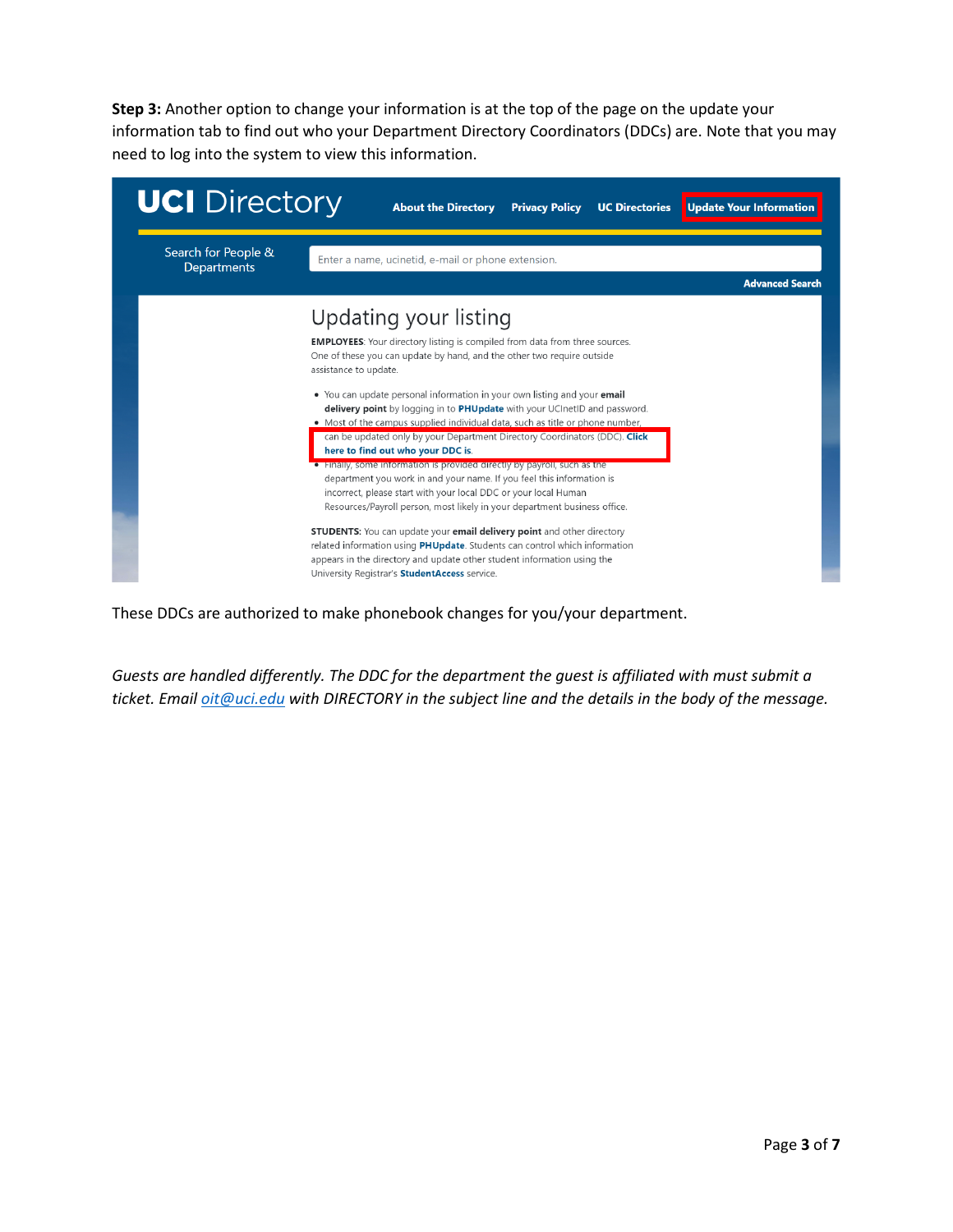### *Everbridge Updates*

If you prefer not to have personal information available in the phonebook, you can update that information in Everbridge directly. To update information in Everbridge directly (if your contact information is not captured in the phonebook), follow the steps below.

#### **Step 1**

- Log into the UCI Health Intranet
- Hover mouse over "Communication" on the bar menu on the top left of the page.
- Click on "Everbridge" from the sub-menu

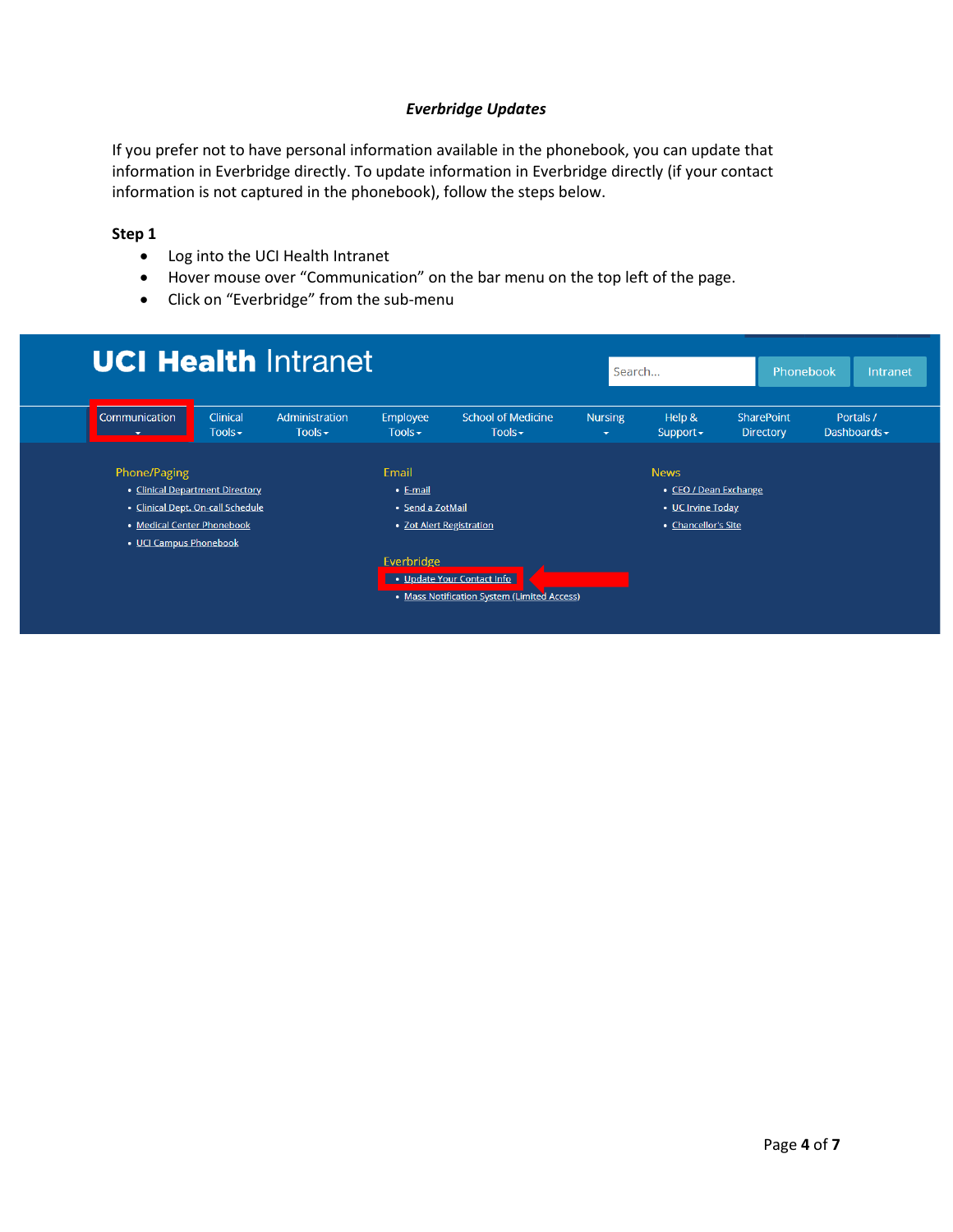#### **Step 2:**

• Click on the "Sign in with SSO credentials" button.

## Everbridge Mass Notification System

Get alerted about emergencies and other important community news by signing up for the UCI Health Everbridge Mass Notification System. This system enables us to provide you with critical information quickly in a variety of situations, such as severe weather, unexpected road closures, missing persons and evacuations of buildings.

You will receive time-sensitive messages wherever you specify, such as your home, mobile or business phones, email address, text messages and more. You pick where, you pick how.

|                                        | Single Sign On (SSO)         |  |  |  |  |
|----------------------------------------|------------------------------|--|--|--|--|
|                                        | Sign in with SSO credentials |  |  |  |  |
| or<br>Sign in with Username & Password |                              |  |  |  |  |

#### **Step 3**:

• Click on the "Edit" button on the top right corner of the info box.

| <b>My Profile</b>      |                             |
|------------------------|-----------------------------|
| <b>First Name:</b>     | Nathan                      |
| <b>Last Name:</b>      | Tabita                      |
|                        | Work Email: ntabita@uci.edu |
| <b>Call Work Cell:</b> |                             |

#### **Step 4**:

- Update information as appropriate
- If you are updating one-way pager information, enter your pager number, followed by "@myairmail.com" and select "American Messaging – MyAirMail" from the Pager Service dropdown menu.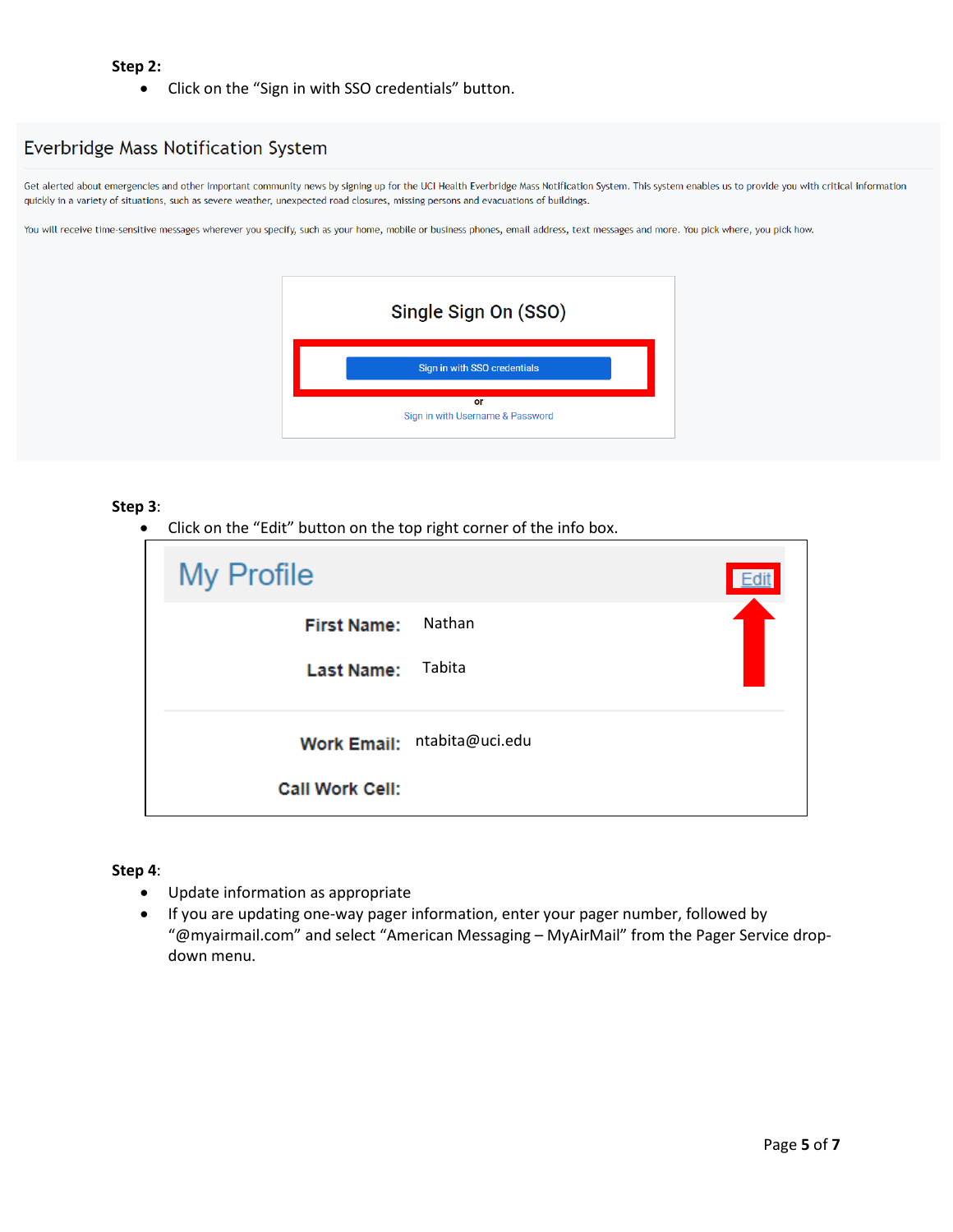### Here's how to contact me. (Complete at least 2)

| Move up or down to change the order.              |                          |              |     |                                                |  |  |
|---------------------------------------------------|--------------------------|--------------|-----|------------------------------------------------|--|--|
| 1 v 1) Text Personal Cell                         | <b>United States</b>     | $\checkmark$ | تتف |                                                |  |  |
| A V 2) Call Personal Cell                         | <b>United States</b>     | $\checkmark$ | a a |                                                |  |  |
| $\boxed{4}$ $\boxed{7}$ 3) Text Work Cell         | <b>United States</b>     | $\checkmark$ |     | $(714) 326 - 7254$                             |  |  |
| $\boxed{4}$ $\boxed{9}$ 4) Call Work Cell         | <b>United States</b>     | $\checkmark$ |     | $\equiv$ (714) 326-7254                        |  |  |
| $\boxed{\sim}$ $\boxed{\mathbf{v}}$ 5) Work Email | ntabita@uci.edu          |              |     |                                                |  |  |
|                                                   |                          |              |     |                                                |  |  |
| $\boxed{\cdot}$ $\boxed{\cdot}$ 6) Work Phone     | <b>United States</b>     | $\checkmark$ |     | $\equiv$ (714) 326-7254                        |  |  |
|                                                   |                          |              |     |                                                |  |  |
| 1 7) One Way Page                                 | 7145067892@myairmail.com |              |     |                                                |  |  |
|                                                   | <b>Pager Service</b>     |              |     | American Messaging - MyAirMail<br>$\checkmark$ |  |  |
| $\boxed{4}$ $\boxed{9}$ 8) EB Mobile App          | Logged in                |              |     |                                                |  |  |
| $\boxed{4}$ $\boxed{9}$ 9) Personal Email         | email@email.com          |              |     |                                                |  |  |
|                                                   |                          |              |     |                                                |  |  |
|                                                   | Save                     |              |     | Cancel                                         |  |  |

### **Step 5:**

• If you would like to change the order in which your notifications are sent, use the arrows on the left side of the page to move contact points up or down the list.

| Move up or down to change the order.                           |                          |              |                         |                                                |  |
|----------------------------------------------------------------|--------------------------|--------------|-------------------------|------------------------------------------------|--|
| A [v] 1) Text Personal Cell                                    | <b>United States</b>     | $\checkmark$ | a an                    |                                                |  |
| A v 2) Call Personal Cell                                      | <b>United States</b>     | $\checkmark$ | کر                      |                                                |  |
| $\boxed{\sim}$ $\boxed{\mathbf{v}}$ 3) Text Work Cell          | <b>United States</b>     | $\checkmark$ |                         | $\equiv$ (714) 326-7254                        |  |
| $\boxed{\sim}$ $\boxed{\mathbf{v}}$ 4) Call Work Cell          | <b>United States</b>     | $\checkmark$ |                         | $=$ (714) 326-7254                             |  |
| $\boxed{\rightarrow}$ $\boxed{\rightarrow}$ 5) Work Email      | ntabita@uci.edu          |              |                         |                                                |  |
| Work Phone                                                     | <b>United States</b>     | $\checkmark$ | $\equiv$ (714) 326-7254 |                                                |  |
| 7) One Way Page                                                | 7145067892@myairmail.com |              |                         |                                                |  |
|                                                                | <b>Pager Service</b>     |              |                         | American Messaging - MyAirMail<br>$\checkmark$ |  |
| $\boxed{\rightarrow}$ ( $\boxed{\rightarrow}$ 8) EB Mobile App | Logged in                |              |                         |                                                |  |
| $\boxed{\sim}$ ( $\boxed{\mathbf{v}}$ 9) Personal Email        | email@email.com          |              |                         |                                                |  |
|                                                                |                          |              |                         |                                                |  |
|                                                                | Save                     |              |                         | Cancel                                         |  |

Here's how to contact me. (Complete at least 2)